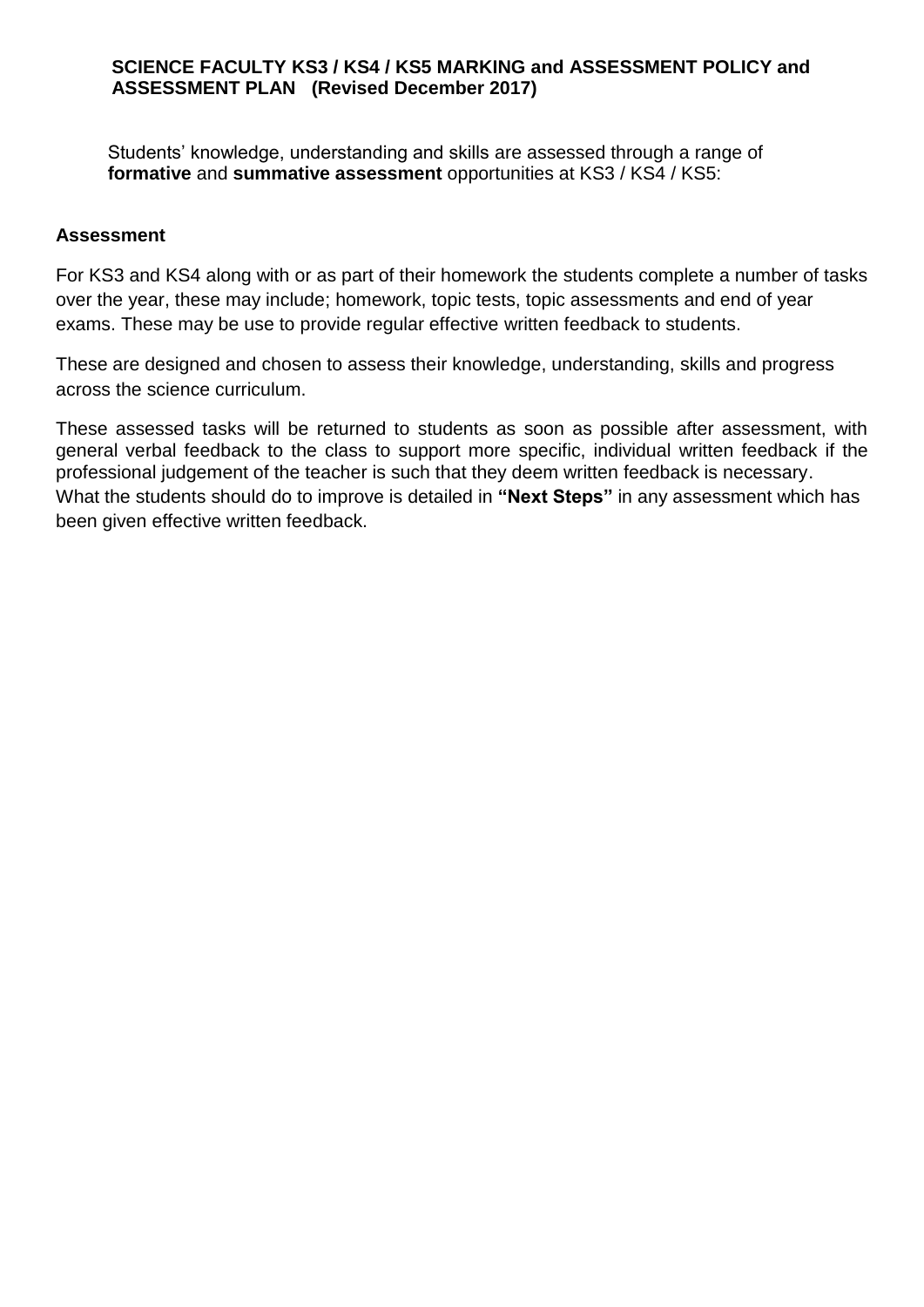Students' knowledge, understanding and skills in Biology, Chemistry and Physics are assessed through a range of assessment opportunities:

|               | <b>Term</b>         | topic                           | Unit                                              | <b>KAT or TEST or EXAM</b>                                               |  |  |  |
|---------------|---------------------|---------------------------------|---------------------------------------------------|--------------------------------------------------------------------------|--|--|--|
| <b>YEAR7</b>  | <b>Autumn 1</b>     | <b>Intro</b>                    | <b>Introduction to Science</b>                    | Writing a plan and<br>drawing a results table<br>Heating water practical |  |  |  |
|               | <b>Autumn 2</b>     | 1                               | <b>Matter and its reactions</b>                   | Drawing results tables<br>and graphs<br>Candle investigation             |  |  |  |
|               | <b>Spring 1</b>     | $\mathbf{2}$                    | <b>Forces and their effects</b>                   | Graph drawing and<br>evaluation skills<br>Forces                         |  |  |  |
|               | <b>Spring 2</b>     | KS3 Test on Units 1+2           |                                                   |                                                                          |  |  |  |
|               | <b>Summer 1</b>     | 3                               | How are we made?                                  | Reproduction and cells<br>Race to make a baby                            |  |  |  |
|               | <b>Summer 2</b>     | 4                               | <b>Energy and electricity</b>                     | Electrical circuits and<br>models<br>How does a torch work?              |  |  |  |
|               |                     | End of Y7 KS3 EXAM on Units 1-4 |                                                   |                                                                          |  |  |  |
|               | <b>Autumn 2</b>     | 5                               | <b>Ecology &amp; classification</b>               | Predators and prey<br>Hunter's success                                   |  |  |  |
|               | <b>Spring 1</b>     | 6                               | Elements, compounds,<br>mixtures                  | Patterns of reactivity<br>Displacement disco                             |  |  |  |
|               | <b>Spring 2</b>     | $\overline{7}$                  | <b>Energy Transfer</b>                            | <b>Energy transfers</b><br>Investigating insulation                      |  |  |  |
| <b>YEAR 8</b> |                     | KS3 TEST on Units 5, 6, 7       |                                                   |                                                                          |  |  |  |
|               | <b>Summer 1</b>     | 8                               | <b>Staying alive</b>                              | Health and microbes<br>The dodgy BBQ                                     |  |  |  |
|               | Summer <sub>2</sub> | 9                               | <b>The Earth</b>                                  | Geological changes<br>Investigating limestone                            |  |  |  |
|               |                     | End of Y8 KS3 Exam on Units 5-9 |                                                   |                                                                          |  |  |  |
| <b>YEAR9</b>  | <b>Autumn 1</b>     | 10                              | <b>Forensics</b>                                  | Inheritance and selection<br><b>Creation in Science</b>                  |  |  |  |
|               | <b>Autumn 2</b>     | 11                              | The need for speed                                | Forces<br><b>Bungee testing</b>                                          |  |  |  |
|               |                     | 12                              | <b>Atomic Structure and chemical</b><br>reactions |                                                                          |  |  |  |
|               |                     |                                 | <b>Units 10-12</b>                                | Forensics, Speed, Atomic<br><b>Structure and Chemical</b><br>Reactions   |  |  |  |

## **ASSESSMENTS TASKS, TESTS and EXAMS**

- KS3 units may include baseline tasks to identify students' prior knowledge of the topic. These are self- or peer-assessed by students
- KS3 units may include assessment for learning tasks to highlight the progress students have made during a topic and allow students to identify their "Next Steps" in their learning. These are self- or peer- assessed by students.
- KS3 students enter their assessment/grade onto their **Progress Tracking Sheet** at the front of their book.
- **Y9 GCSE work - January onwards – assessment details as for the KS4 assessments**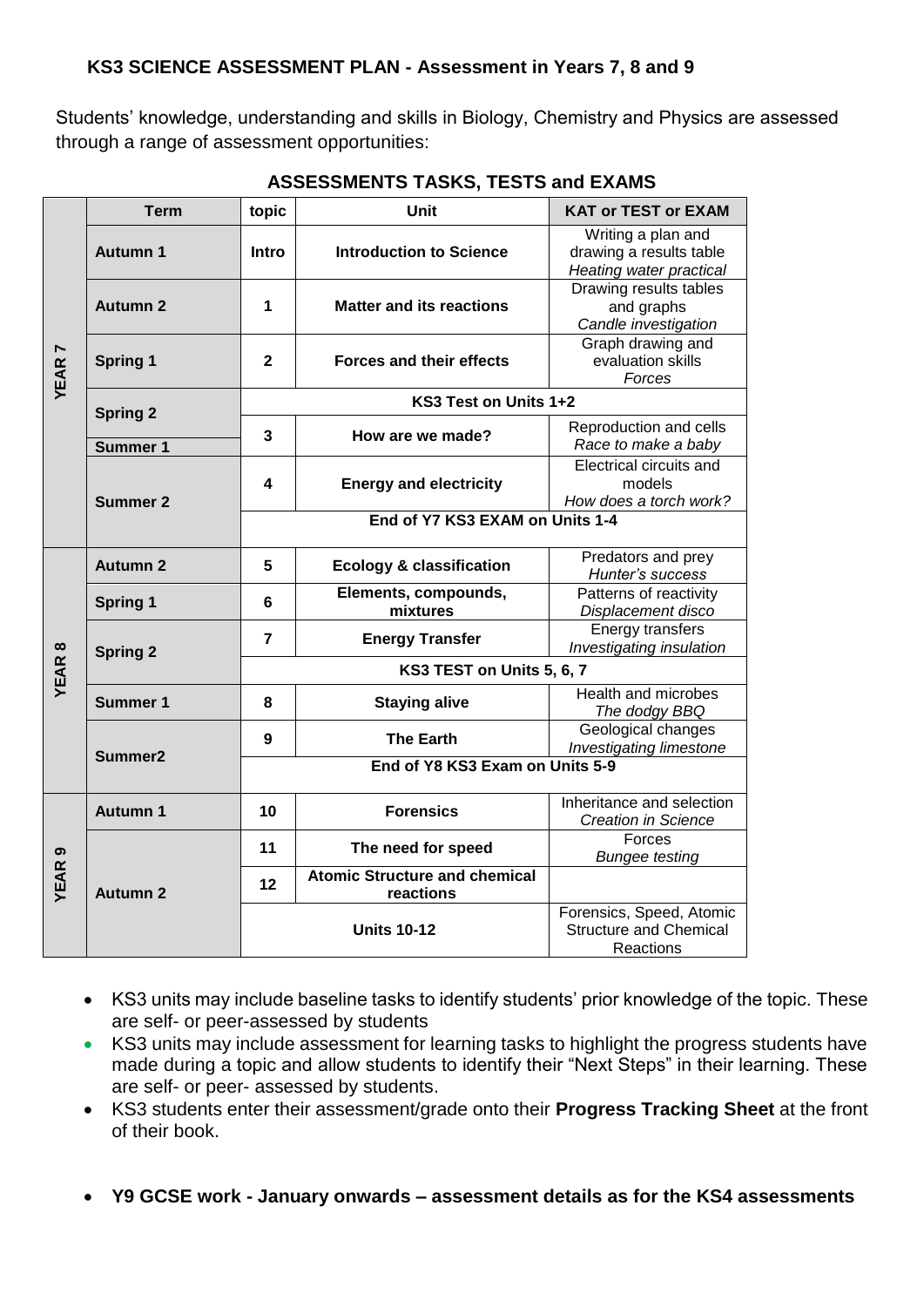### **KS4 SCIENCE ASSESSMENT PLAN**

| <b>GCSE Pathway</b>                                                                | <b>Autumn</b><br>$1st$ half | Autumn<br>$2nd$ half                                 | <b>Spring</b><br>$1st$ half | <b>Spring</b><br>$2nd$ half                                        | <b>Summer</b><br>$1st$ half                                        | <b>Summer</b><br>$2nd$ half                                   |
|------------------------------------------------------------------------------------|-----------------------------|------------------------------------------------------|-----------------------------|--------------------------------------------------------------------|--------------------------------------------------------------------|---------------------------------------------------------------|
| <b>Y9 COMBINED</b><br><b>SCIENCE (Dual</b>                                         | <b>COMPLETION</b><br>of KS3 | <b>Autumn Test</b>                                   | Assessment<br>task.         | Assessment<br>task.                                                | Assessment<br>task.                                                | End of<br>Y9 exams<br>(Biology,<br>Chemistry<br>and Physics)  |
| Y10<br><b>COMBINED</b><br><b>SCIENCE and</b><br>Separate<br><b>Sciences</b>        | <b>Assessment</b><br>task.  | <b>Assessment</b><br>task.                           | <b>Assessment</b><br>task.  | Assessment<br>task.                                                | Assessment<br>task.                                                | End of<br>Y10 exams<br>(Biology,<br>Chemistry<br>and Physics) |
| Y11<br><b>COMBINED</b><br><b>SCIENCE and</b><br><b>Separate</b><br><b>Sciences</b> | <b>Assessment</b><br>task.  | Mock exams<br>(Biology,<br>Chemistry<br>and Physics) | Assessment<br>task.         | <b>Practice</b><br>exams<br>(Biology,<br>Chemistry<br>and Physics) | <b>Practice</b><br>exams<br>(Biology,<br>Chemistry<br>and Physics) | <b>External</b><br>exams.                                     |

- Practice exams are self-assessed and/or peer-assessed by students using relevant mark schemes and GCSE grades 9 – 1 are awarded
- Topic tests and mock exams are marked by teachers usually within two to three weeks of the assessment.
- Topic tests are currently graded using indicative % boundaries judged from past papers. These reflect the variation in grade boundaries between Biology, Chemistry and Physics.
- Teachers use relevant GCSE mark schemes and grades 9 1 are awarded.
- Students enter their marks and grades onto their 'record of achievement' progress sheet which is stuck on the inside front cover of their exercise book or file.